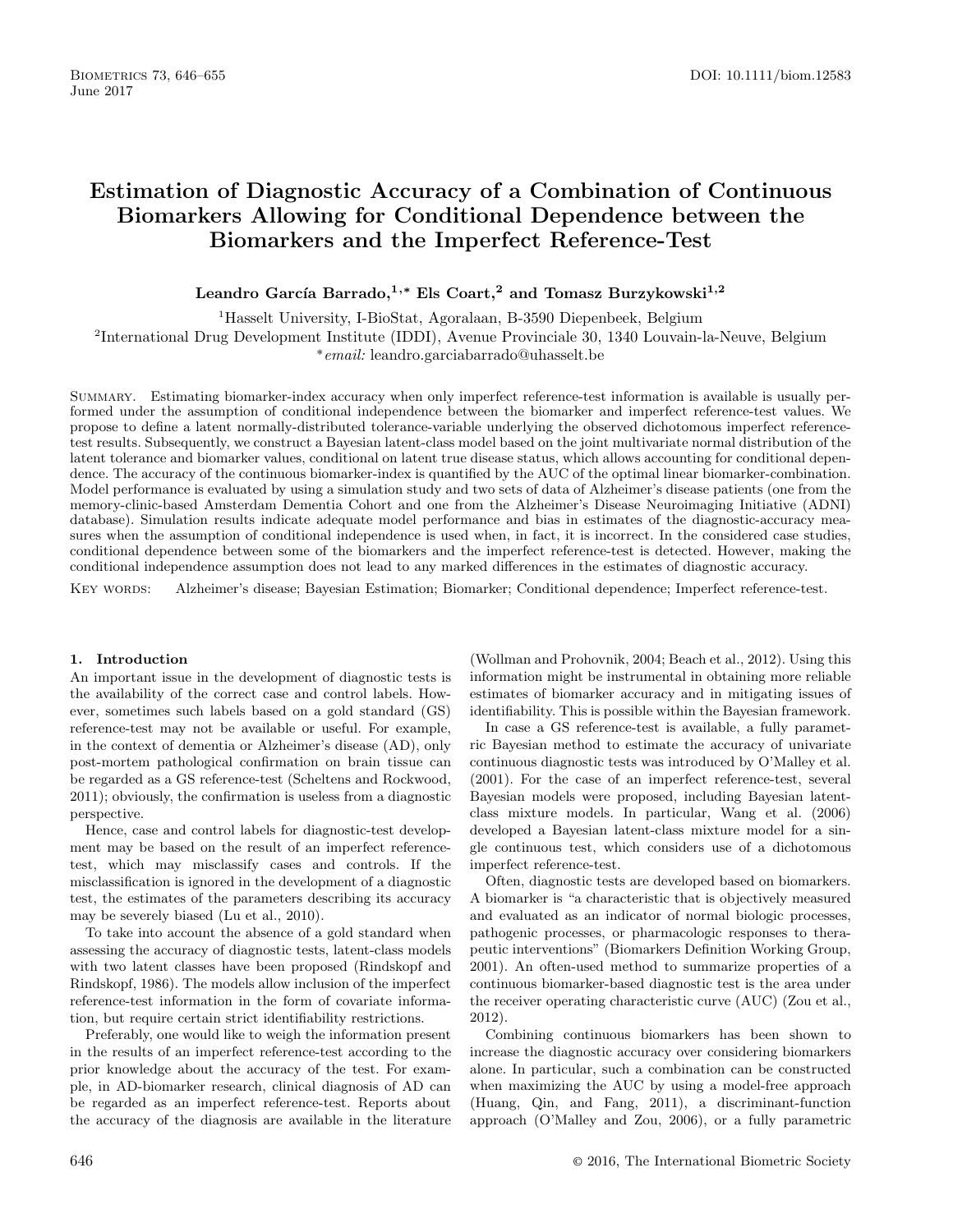approach ([Su and Liu, 1993\). Yu, Zhou, and Bandinelli \(2011\)](#page-9-0) developed a Bayesian latent-class mixture model to estimate the optimal linear-combination of multiple continuous tests.

All of the aforementioned Bayesian methods of estimation of the diagnostic-test accuracy of continuous biomarkers in the presence of an imperfect reference-test are based on the "conditional independence" assumption, i.e., they assume that, conditionally on the true disease status, the misclassification error of the reference-test is independent of the error of the candidate diagnostic test. As the methods do not allow formal testing of this assumption, they have to rely on heuristic arguments to enforce its plausibility.

In the present article, we propose a Bayesian latent-class mixture model to develop a diagnostic test based on a linear combination of multiple continuous biomarkers when an imperfect reference-test is available. Moreover, we allow for conditional dependence between the continuous biomarkers and the imperfect reference-test. On one hand, our model is an extension of the approaches developed by [O'Malley and](#page-9-0) Zou [\(2006\) f](#page-9-0)or the case of a GS reference-test and by [Yu,](#page-9-0) Zhou, and Bandinelli (2011) for the case when no reference test is available. On the other hand, we extend the model proposed by [Wang et al. \(2006\)](#page-9-0) by developing an optimal linear-combination of continuous tests/biomarkers maximizing the AUC of the combination. Finally, we show that the proposed model could prove an important tool in ADbiomarker research, where admitting the imperfect nature of clinical diagnosis could be essential in obtaining reliable estimates of biomarkers' diagnostic accuracy.

#### **2. Methods**

#### 2.1. Model

In the remainder of the article, the following assumptions and notation will be used. The K-dimensional vector *y* contains observations of *K* biomarkers. Conditional on the true disease status  $D(D = 0$  for controls and  $D = 1$  for cases), **y** is assumed to be normally distributed:

$$
\mathbf{y}_{|D=d} \sim N_K \left( \boldsymbol{\mu}_{Y_d} , \boldsymbol{\Sigma}_d \right), \tag{1}
$$

with  $\mu_{Y_d}$  and  $\Sigma_d$  denoting the underlying biomarker meanvector and variance–covariance matrix, respectively. Under the assumption of normality, it can be shown that the linear combination of biomarkers with maximal AUC has coefficients  $\boldsymbol{a} \propto (\boldsymbol{\Sigma}_0 + \boldsymbol{\Sigma}_1)^{-1} \left( \boldsymbol{\mu}_{Y_1} - \boldsymbol{\mu}_{Y_0} \right)$  ([Su and Liu, 1993\).](#page-9-0) The AUC of this linear combination is then

$$
AUC_a = \Phi\left(\sqrt{\left(\mu_{Y_1} - \mu_{Y_0}\right)^T \left(\Sigma_0 + \Sigma_1\right)^{-1} \left(\mu_{Y_1} - \mu_{Y_0}\right)}\right), (2)
$$

where  $\Phi(\cdot)$  represents the cumulative standard-normal distribution function. From equation (2) it can be seen that *AUC<sup>a</sup>* is a rather complex function of the biomarker distribution parameters.

Assume next that only imperfect information on the true disease status is available in the form of an imperfect reference-test *T*. In other words, *D* is not observed, but is considered a latent variable, from now on denoted by *D*. We assume that

$$
T | \tilde{D} = d \sim Bern (\pi_{d}), \qquad (3)
$$
  

$$
\pi_{0} = P (T = 1 | \tilde{D} = 0) \equiv 1 - Sp_{T},
$$
  

$$
\pi_{1} = P (T = 1 | \tilde{D} = 1) \equiv Se_{T},
$$

where  $Sp<sub>T</sub>$  and  $Se<sub>T</sub>$  denote, respectively, the specificity and sensitivity of the imperfect reference  $T$ . A consequence of not observing true disease status  $\ddot{D}$  is that estimation of the linear combination coefficients *a* is not straightforward. Toward this end, we propose a Bayesian latent-class mixture model.

#### 2.2. Likelihood

The full-data likelihood  $P(\mathbf{v}, T, \tilde{D})$  can be decomposed as follows:

$$
P(\mathbf{y}, T, \tilde{D}) = P(T | \mathbf{y}, \tilde{D}) \times P(\mathbf{y} | \tilde{D}) \times P(\tilde{D}),
$$

where  $P(\mathbf{y} \mid \tilde{D})$  is the density function of the *K*-variate normal distribution given in equation (1);  $P(\tilde{D})$  is the probability of the latent disease status, with  $P(\tilde{D} = 1) \equiv \theta$ , the prevalence of disease; and  $P(T | y, \tilde{D})$  is the probability of the result of the imperfect reference-test *T* conditional on biomarker values **y** and  $\tilde{D}$ . If, conditionally on  $\tilde{D}$ , **y** and *T* are independent, then  $P(T | \mathbf{y}, \tilde{D}) \equiv P(T | \tilde{D})$  defined by equation (3).

To allow dependence between the imperfect reference-test *T* and biomarkers *y*, we propose to model the dependence through a latent continuous tolerance-variable  $\tilde{T}$ , underlying *T* . In particular, we assume that *T* is the result of dichotomizing  $\tilde{T}$ , with

$$
\tilde{T} \mid \tilde{D} = d \sim N\left(\mu_{\tilde{T}_d}, 1\right).
$$

Note that, without loss of generality, the variance of the tolerance distribution can be fixed at 1 (see, e.g., [Renard et al.,](#page-9-0) 2002).

Consequently,  $\pi_0$  and  $\pi_1$  from equation (3) are expressed as  $\pi_0 = 1 - \Phi(-\mu_{\tilde{T}_0})$  and  $\pi_1 = 1 - \Phi(-\mu_{\tilde{T}_1}),$  where  $\mu_{\tilde{T}_d}$ denotes the mean of  $\tilde{T}$  for the true disease group d.

By considering the joint-distribution of  $\tilde{T}$  and  $y$ , their correlation can be introduced directly. Assume that, conditionally on  $\tilde{D}$ ,  $\tilde{T}$  and  $y$  are jointly normally distributed:

$$
\begin{pmatrix} \tilde{T} \\ \mathbf{y} \end{pmatrix} \left| \tilde{D} = d \sim N_{K+1} \left( \begin{pmatrix} \mu_{\tilde{T}_d} \\ \boldsymbol{\mu}_{Y_d} \end{pmatrix}, \overline{\boldsymbol{\Sigma}}_d \right) \right. \tag{4}
$$

with 
$$
\overline{\Sigma}_d = \begin{pmatrix} 1 & \tau^T{}_d \\ \tau_d & \Sigma_d \end{pmatrix}
$$
 and  $\tau_d = (\rho_{1,d}\sigma_{1,d}, \ldots, \rho_{K,d}\sigma_{K,d})^T$ .

In equation (4), the covariance of  $\tilde{T}$  and the k-th biomarker is expressed as the product of the correlation coefficient  $\rho_{k,d}$ and biomarker's standard deviation  $\sigma_{k,d}$ .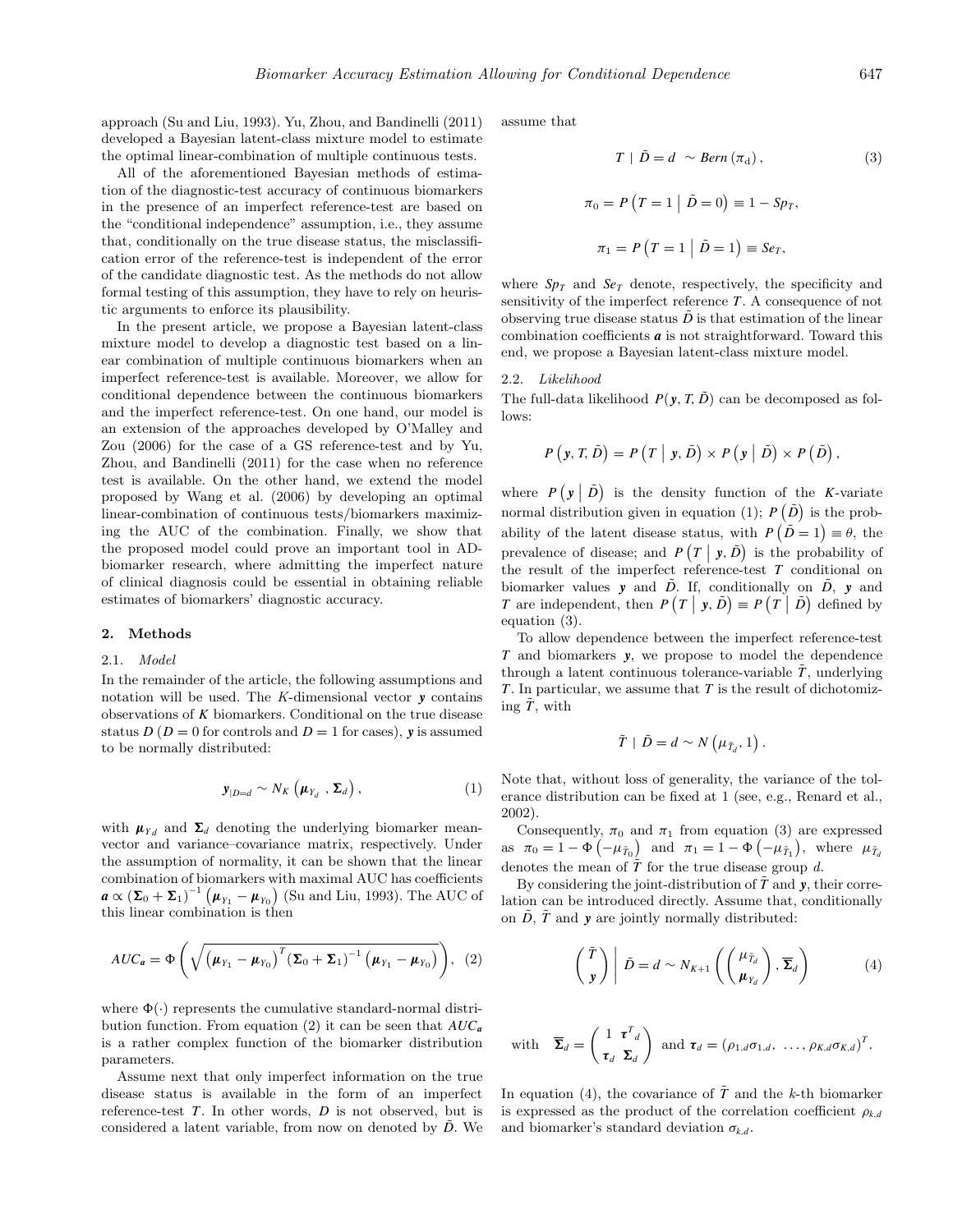By using the joint normal distribution in equation (4), it follows that

$$
T | y, \tilde{D} = d \sim Bern(\pi_d(y)), \qquad (5)
$$

where

$$
P(T = 1 | \mathbf{y}, \tilde{D} = 0) = \pi_0(\mathbf{y})
$$
  
= 1 -  $\Phi \left( \frac{-\mu_{\tilde{T}_0} + \rho_0^T \mathbf{\Sigma}_0^{-1} \left( \mathbf{y} - \mu_{Y_0} \right)}{\sqrt{1 - \rho_0^T \mathbf{\Sigma}_0^{-1} \rho_0}} \right)$   
= 1 - Sp<sub>T</sub>(\mathbf{y}),

$$
P(T = 1 | \mathbf{y}, \tilde{D} = 1) = \pi_1(\mathbf{y})
$$
  
= 1 -  $\Phi \left( \frac{-\mu_{\tilde{T}_1} + \rho_1^T \Sigma_1^{-1} \left( \mathbf{y} - \mu_{Y_1} \right)}{\sqrt{1 - \rho_1^T \Sigma_1^{-1} \rho_1}} \right)$   
=  $Se_T(\mathbf{y}).$ 

From equation (5) it follows that the imperfect referencetest *T* has different sensitivity  $Se_T(y)$  and specificity  $Sp_T(y)$ for each possible value *y*, which introduces the dependence between *T* and *y* conditional on  $\tilde{D}$ .

Combining all the developments, we arrive at the following full-data likelihood function for a data set including observations for  $N$  individuals (indexed by  $i$ ):

For the prevalence parameter  $\theta$ , a uniform distribution restricted between  $1/N$  and  $1 - 1/N$  is proposed. The restriction assumes that the data contain at least one control and one case. It helps to resolve convergence issues when MCMC algorithms get stuck in a one-component solution instead of a mixture, a possible result of model non-identifiability ([Robert](#page-9-0) and Soubiran, 1993).

To allow a more controlled way of introducing prior biomarker-accuracy information, a prior distribution is proposed for *δ*, which is defined as follows:

$$
\delta = \mathbf{Q} \left( \boldsymbol{\mu}_{Y_1} - \boldsymbol{\mu}_{Y_0} \right) \text{ with } \mathbf{Q}' \mathbf{Q} = \left( \boldsymbol{\Sigma}_0 + \boldsymbol{\Sigma}_1 \right)^{-1},
$$

where *Q* is an upper-triangular matrix. By considering a flat normal prior for  $\mu_{Y_0}$  and a multivariate normal prior for  $\delta$ , it is possible to control the resulting prior for the AUC of the linear combination of the biomarkers. In particular, under the assumption that  $\delta \sim N_K(\kappa, \Psi)$  and  $\kappa = 0$ , different choices for the standard deviations and correlations defining  $\Psi$  will lead to *AUCa*-priors expressing different amounts of prior information. Examples of so-constructed *AUCa*-priors are presented in Appendix A of Supplementary Materials. The prior distribution for  $\mu_{Y_1}$  is implied by the choice of priors for  $\mu_{Y_0}$ ,  $\Sigma_0$ ,  $\Sigma_1$ , and δ.

We follow the proposal of [Wei and Higgins \(2013\)](#page-9-0) to construct flat prior-distributions for the variance–covariance matrices. In particular, the overall  $(K+1)\times (K+1)$  variancecovariance matrix  $\overline{\Sigma}_d$  is decomposed as  $\overline{\Sigma}_d = S_d \mathbf{R}_d S_d$ , where

$$
L\left(\mu_{Y_0}, \mu_{Y_1}, \Sigma_0, \Sigma_1, \mu_{\tilde{T}_0}, \mu_{\tilde{T}_1}, \rho_0, \rho_1, \theta | Y, t, \tilde{d}\right)
$$
  
= 
$$
\prod_{i=1}^N \left(\theta \left\{1 - S e_T\left(y_i\right)\right\}^{(1-t_i)} \left\{S e_T\left(y_i\right)\right\}^i \frac{1}{\sqrt{\left(2\pi\right)^K |\Sigma_1|}} exp\left\{-\frac{1}{2} (y_i - \mu_{Y_1})^T \Sigma_1^{-1} \left(y_i - \mu_{Y_1}\right)\right\}\right)^{d_i}
$$
  

$$
\times \left(\left(1 - \theta\right) \left\{1 - Sp(y_i)\right\}^{t_i} \left\{Sp_T(y_i)\right\}^{(1-t_i)} \frac{1}{\sqrt{\left(2\pi\right)^K |\Sigma_0|}} exp\left\{-\frac{1}{2} (y_i - \mu_{Y_0})^T \Sigma_0^{-1} \left(y_i - \mu_{Y_0}\right)\right\}\right)^{(1-d_i)},
$$

where  $\widetilde{\boldsymbol{d}} = (d_1, \ldots, d_N)'$  and  $\boldsymbol{t} = (t_1, \ldots, t_N)'$  are the vectors containing, respectively, the true (unobserved) disease status indicators and observed reference-test results for the N individuals, while  $Y$  is the  $N \times K$  matrix containing the observed biomarker values. The parameters of interest are  $\mu_{Y_0}, \mu_{Y_1}$ ,  $\Sigma_0$ , and  $\Sigma_1$ , because together they define  $AUC_a$ , as indicated in equation (2).

#### 2.3. Priors

Non-identifiability is an important issue for mixture models ([McLachlen and Peel, 2004\)](#page-9-0), as well as for the estimation of accuracy of imperfect diagnostic-tests ([Dendukuri and](#page-8-0) Joseph, 2001). We propose prior distributions which include appropriate restrictions that mitigate non-identifiability while allowing introduction of available prior information. Whenever feasible, flat priors are proposed. Table 1 of Supplementary Materials summarizes all proposed prior distributions for the parameters included in the model. Nonstandard or non-flat priors are discussed below.

 $S_d$  and  $R_d$  are, respectively, the diagonal matrix of standard deviations and the correlation matrix for the disease group *d*. Additionally,  $\mathbf{R}_d$  is expressed as  $\mathbf{R}_d = \mathbf{L}_d \mathbf{L}_d^T$ , where  $L_d$  is a lower-triangular matrix. Subsequently, wide uniformdistributions are put directly on the biomarker standard deviations  $\sigma_{k,d}$  included in  $S_d$ . Additionally, flat priors are put on *K* of the  $((K + 1)^2 - (K + 1))/2$  non-zero off-diagonal elements of the Cholesky decomposition-factor  $L_d$  of  $R_d$  (see Table 1 of Supplementary Materials).

The prior distributions for  $\mu_{\tilde{T}_0}$  and  $\mu_{\tilde{T}_1}$  are derived from the prior distributions for  $Sp<sub>T</sub>$  and  $Se<sub>T</sub>$ . This way, restrictions can be enforced on  $\mu_{\tilde{T}_0}$  and  $\mu_{\tilde{T}_1}$  leading to a sensible interpretation of  $Sp<sub>T</sub>$  and  $Se<sub>T</sub>$ . In the case of case-control data, a sensible choice for  $Sp<sub>T</sub>$  and  $Se<sub>T</sub>$  is to use independent Betadistributions restricted to the (0.5, 1] interval. Based on the relationship defined in equation (3), this leads to the following prior distributions  $(\phi(\cdot))$  denotes the standard-normal density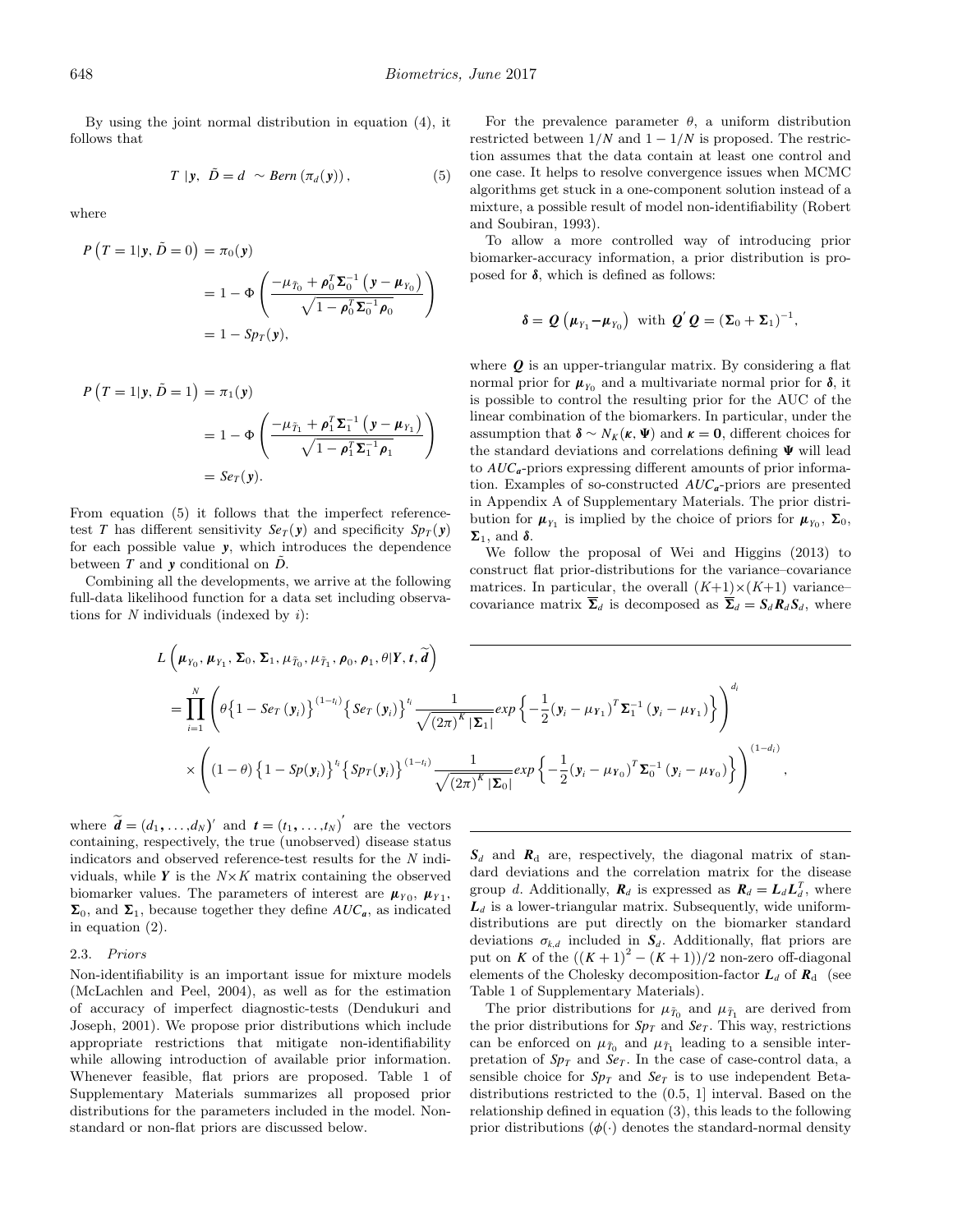function):

$$
Sp_T \sim Beta(a, b) trunc[0.51, 1]
$$
\n
$$
f_{\mu_{\tilde{T}_0}}(\mu_{\tilde{T}_0}) = \begin{cases} \frac{1}{B(a, b)} (\Phi(-\mu_{\tilde{T}_0}))^{(a-1)} (1 - \Phi(-\mu_{\tilde{T}_0}))^{(b-1)} | -\phi(-\mu_{\tilde{T}_0})| & \text{if } \mu_{\tilde{T}_0} \in (-\infty, -\Phi(0.51)]\\ 0 & \text{otherwise} \end{cases}
$$
\n
$$
Se_T \sim Beta(c, d) trunc[0.51, 1]
$$
\n
$$
f_{\mu_{\tilde{T}_1}}(\mu_{\tilde{T}_1}) = \begin{cases} \frac{1}{B(c, d)} (\Phi(\mu_{\tilde{T}_1}))^{(c-1)} (1 - \Phi(\mu_{\tilde{T}_1}))^{(d-1)} | \phi(\mu_{\tilde{T}_1})| & \text{if } \mu_{\tilde{T}_1} \in [\Phi(0.51), +\infty)\\ 0 & \text{otherwise} \end{cases}
$$

Other restrictions on the prior distributions of  $Sp<sub>T</sub>$  and  $Se<sub>T</sub>$ could be considered as well. [Jones et al. \(2010\)](#page-9-0) propose to assume that  $Sp_T + Se_T > 1$  to overcome non-identifiability. This restriction allows  $Sp<sub>T</sub>$  or  $Se<sub>T</sub>$  to be smaller than 0.5, but implies a dependence between  $Sp<sub>T</sub>$  and  $Se<sub>T</sub>$  which is not trivial to implement. For this reason, we limit ourselves to assuming that  $Sp<sub>T</sub>$  and  $Se<sub>T</sub>$  are both strictly larger than 0.5. This restriction resolves the label-switching problem observed for mixture models ([McLachlen and Peel, 2004\) a](#page-9-0)nd mitigates the over-parameterization with multiple imperfect reference-tests ([Dendukuri and Joseph, 2001\)](#page-8-0), two consequences of model non-identifiability.

#### 2.4. Application

To investigate the performance of the model, we carried out a simulation study and applied the model to two AD data sets: the VUmc (VU University Medical Center) data set, which consists of patients from the memory-clinic-based Amsterdam Dementia Cohort (see Figure 1), and the publically available data obtained from the Alzheimer's Disease Neuroimaging Initiative (ADNI) database (adni.loni.usc.edu) (see Figure 2). In these studies, cerebro-spinal-fluid (CSF) levels of A*β*1-42, Total-tau, and P-tau181p were collected for all individuals, as well as a clinical diagnosis of AD. More detailed information about the data sets can be found in Appendix B of Supplementary Materials.

2.4.1. Simulation study. The goal of the simulation study was to show adequate model performance in the conditional dependence case and, subsequently, to investigate the impact of violating the conditional independence assumption. In particular, 400 data sets of size 600 were simulated under the conditional dependence setting. The underlying parameter settings are summarized in Appendix C of Supplementary Materials. They yielded biomarker data (for  $K = 3$  biomarkers) with underlying true *AUC<sup>a</sup>* of 0.787 and an imperfect reference-test with  $S_{T} = Sp_{T} = 0.85$ . The underlying latent tolerance and biomarkers' correlation coefficients were set as follows:  $\rho_{1,0} = \rho_{1,1} = 0$ ,  $\rho_{2,0} = \rho_{2,1} = 0.7$ , and  $\rho_{3,0} = \rho_{3,1} =$ 0*.*3. An example of a randomly selected simulation data set under the conditional dependence setting is shown in Figure 1 of Supplementary Materials.

2.4.2. Analysis settings. The proposed model allowing for conditional dependence was fitted to the simulated data and to the two case studies. The model assuming conditional independence was fitted to the data as well. The latter model was

obtained by fixing the correlation parameters  $\rho_{k,d}$  between the latent continuous tolerance-variable  $\tilde{T}$  and biomarkers to be equal to zero. Prior distributions were specified as in Table 1 of Supplementary Materials. For the simulation study, parameters  $a, b, c,$  and  $d$  of the  $Sp<sub>T</sub>$  and  $Se<sub>T</sub>$  Beta prior distributions were all set to 1, leading to flat uniform-prior information. For the two case-study data examples, the Betaprior parameters for  $Sp<sub>T</sub>$  and  $Se<sub>T</sub>$  were set so that they allowed capturing the available information from literature. In particular,  $Beta(a = 2.69, b = 1.99)$  and  $Beta(c = 4.15, d = 2.54)$ distributions were used, truncated to the (0*.*51*,* 1] interval. The prior for  $AUC_a$  was varied to investigate sensitivity of the results to the choice of the prior distribution. In the "optimistic" case, the prior was defined by setting  $\boldsymbol{\kappa} = (0, 0, 0)^T$ and defining  $\Psi$  by standard deviations equal to 0.7 and correlation coefficients set to 0.6. As a result, a prior distribution disfavoring small values of *AUC<sup>a</sup>* was obtained (see panel a of Figure 3). A "conservative" prior, favoring moderate values of  $AUC_a$  (see panel c of Figure 3), was constructed by setting  $\boldsymbol{\kappa} = (0, 0, 0)^T$  and defining  $\boldsymbol{\Psi}$  by standard deviations equal to 0.5 and correlation coefficients equal to 0.3.

In the simulation study, to compensate for the lack of prior information for  $Sp<sub>T</sub>$  and  $Se<sub>T</sub>$ , only the "optimistic"  $AUC<sub>a</sub>$  prior was used together with a more restrictive  $U(0.1, 0.9)$  prior for the prevalence parameter *θ*.

For both the simulation study and the real-data analyses, 10,000 MCMC samples were retained after a burn-in of 10,000 samples. In both cases, five independent MCMC chains were used. After fitting the models, general diagnostic tools were applied to the results of all 400 data sets as part of the resultsanalyzing R-script. Convergence over chains was investigated by the Gelman–Rubin convergence index, for which a cut-off value of 1.1 was applied [\(Gelman and Rubin, 1992\).](#page-9-0) To ensure that at least 3 out of 5 chains converged, chain-by-chain convergence was monitored by using the Geweke convergence criterion ([Geweke, 1992\).](#page-9-0)

The models were fitted by using OpenBUGS 3.2.1 [\(Lunn](#page-9-0) et al., 2009). The code is presented in Appendix D of Supplementary Materials. Results were analyzed and summarized using R  $3.0.1$  (x64) [\(R Core Team, 2013\)](#page-9-0). The R-package R2OpenBUGS [\(Sturtz, Ligges, and Gelman, 2005\)](#page-9-0) was used as an interface between R and OpenBUGS. For the proposed conditional-dependence model, fitting times were equal to 20 h for a single simulated and the VUmc data set, and 15 h for the ADNI-data, on a 64-bit, 2.8 GHz, 8 GB RAM machine. For the purpose of the manuscript, all simulations and analyses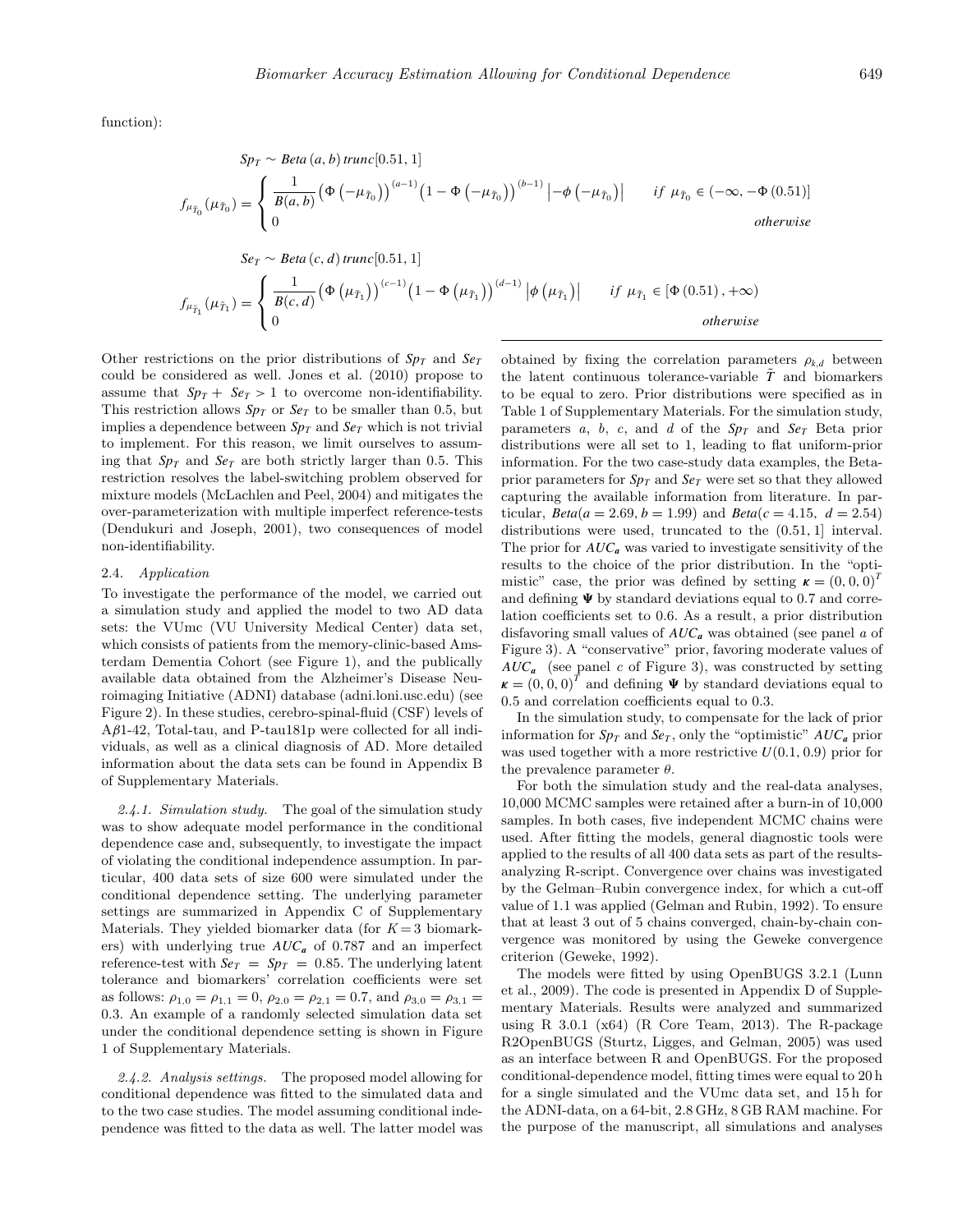

**Figure 1.** Observed total tau, A*β*1-42, and P-tau181p values from the VUmc data set. Clinically diagnosed controls are indicated by the gray histograms, clinical cases by the black histograms. (a) Raw values. (b) Log-transformed values of Total tau and P-tau181p-values, raw values for A*β*1-42.

were run on the infrastructure provided by the VSC (Flemish Supercomputer Center).

#### **3. Results**

The results of the simulation study are summarized in Table 1. For the proposed conditional-dependence model (the third column of the table), the mean of the 400 posterior medians is very close to the true underlying values for all parameters.

The fourth column of Table 1 presents the results for the conditional-independence model. It can be concluded that, on average,  $AUC_a$  (true value of 0.787),  $Sp_T$  (true value of 0.85), and  $Se<sub>T</sub>$  (true value of 0.85), are substantially overestimated with mean posterior-medians equal to 0.892, 0.995, and 0.982, respectively.

Table 2 presents the medians of the posterior distributions obtained for the VUmc data, together with their posterior standard deviations and 95%-credible intervals. The medians of the *AUC<sup>a</sup>* distributions are similar irrespectively of the model (conditional-dependence or independence) and the  $AUC_a$ -prior ("conservative" or "optimistic"). Hence, in what follows, only the results for the "optimistic" *AUCa*-prior are discussed.

Allowing for conditional dependence leads to posterior median  $Sp<sub>T</sub>$  and  $Se<sub>T</sub>$  estimates of 0.823 and 0.940, respectively, with respective 95%-credible intervals equal to [0.768;0.870] and [0.915;0.960]. The posterior distribution for  $\theta$  has a median of 0.706 with a 95%-credible interval of [0.672;0.739]. The posterior distributions, shown in Appendix E of Supplementary Materials, indicate that the assumed prior distributions for  $Sp<sub>T</sub>$ ,  $Se<sub>T</sub>$ , and  $\theta$  are well updated by the data, suggesting a successful mitigation of model non-identifiability ([Garrett and Zeger, 2000\).](#page-8-0)

Moreover, the results show dependence between the clinical diagnosis of AD and Total-tau: the 95%-credible intervals for the correlation between the latent tolerance and Totaltau in the control  $(\rho_{1,0})$  and AD  $(\rho_{1,1})$  groups are equal to [0.156;0.530] and [0.068;0.451], respectively, and they both exclude the value of zero. Despite the correlation between the latent tolerance and Total-tau, no important difference in the posterior medians of  $AUC_a$  is found for the conditionaldependence and conditional-independence models.

Table 3 presents the results for the ADNI data. In this case, the resulting MCMC-samples for the conditional-dependence model defined by using the "conservative" *AUCa*-prior require some attention. Even after 200,000 iterations, the OpenBUGS MCMC-algorithms do not seem to have converged (Appendix F of Supplementary Materials). This may be taken as implying that the use of the "conservative" prior for *AUC<sup>a</sup>* does not provide enough information to overcome potential nonidentifiability of the model given the limited size of the data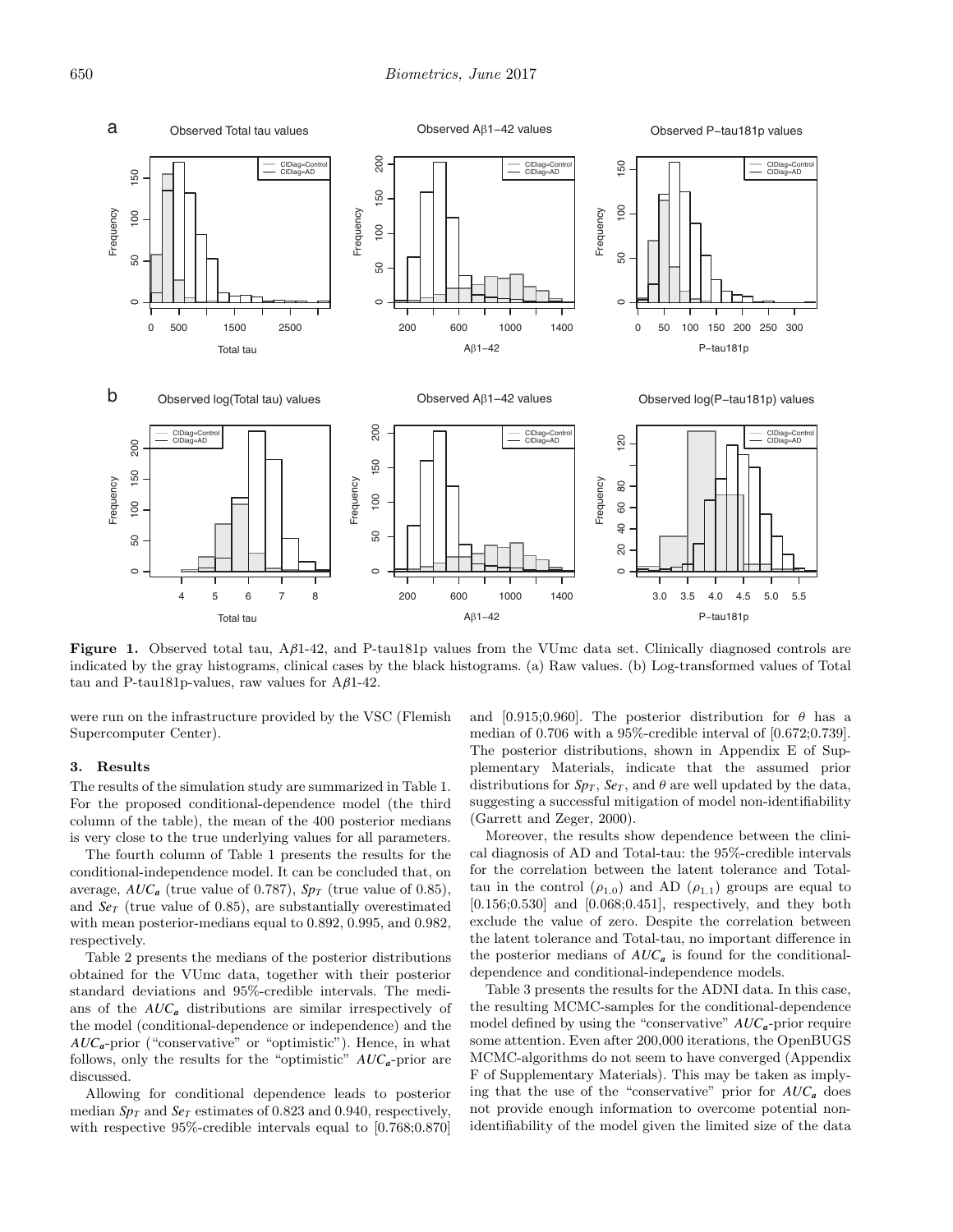

**Figure 2.** Observed total tau, A*β*1-42, and P-tau181p values from the ADNI data set. Clinically diagnosed controls are indicated by the gray histograms, clinical cases by the black histograms. a. Raw values. (b) Log-transformed values of Total tau and P-tau181p-values, raw values for A*β*1-42.

set. For this reason, the data were also analyzed with a model using an "intermediate" *AUCa*-prior (see Panel b of Figure 3). Table 3 contains the results obtained with the "optimistic," as well as the "intermediate" *AUCa*-prior distribution.

No difference between the results obtained with the "intermediate" and "optimistic" *AUCa*-prior were observed as the 95% credible intervals show substantial overlap. Therefore, only the results from the "optimistic" *AUCa*-prior setting will be discussed. The results obtained for the proposed conditional-dependence model do not indicate any correlation between the biomarkers and the latent tolerance underlying the AD diagnosis. The posterior *AUC<sup>a</sup>* distributions for the



**Figure 3.** Considered *AUCa*-prior distributions. (a) "Optimistic" *AUCa*-prior distribution. (b) "Intermediate" *AUCa*-prior distribution. (c) "Conservative" *AUCa*-prior distribution.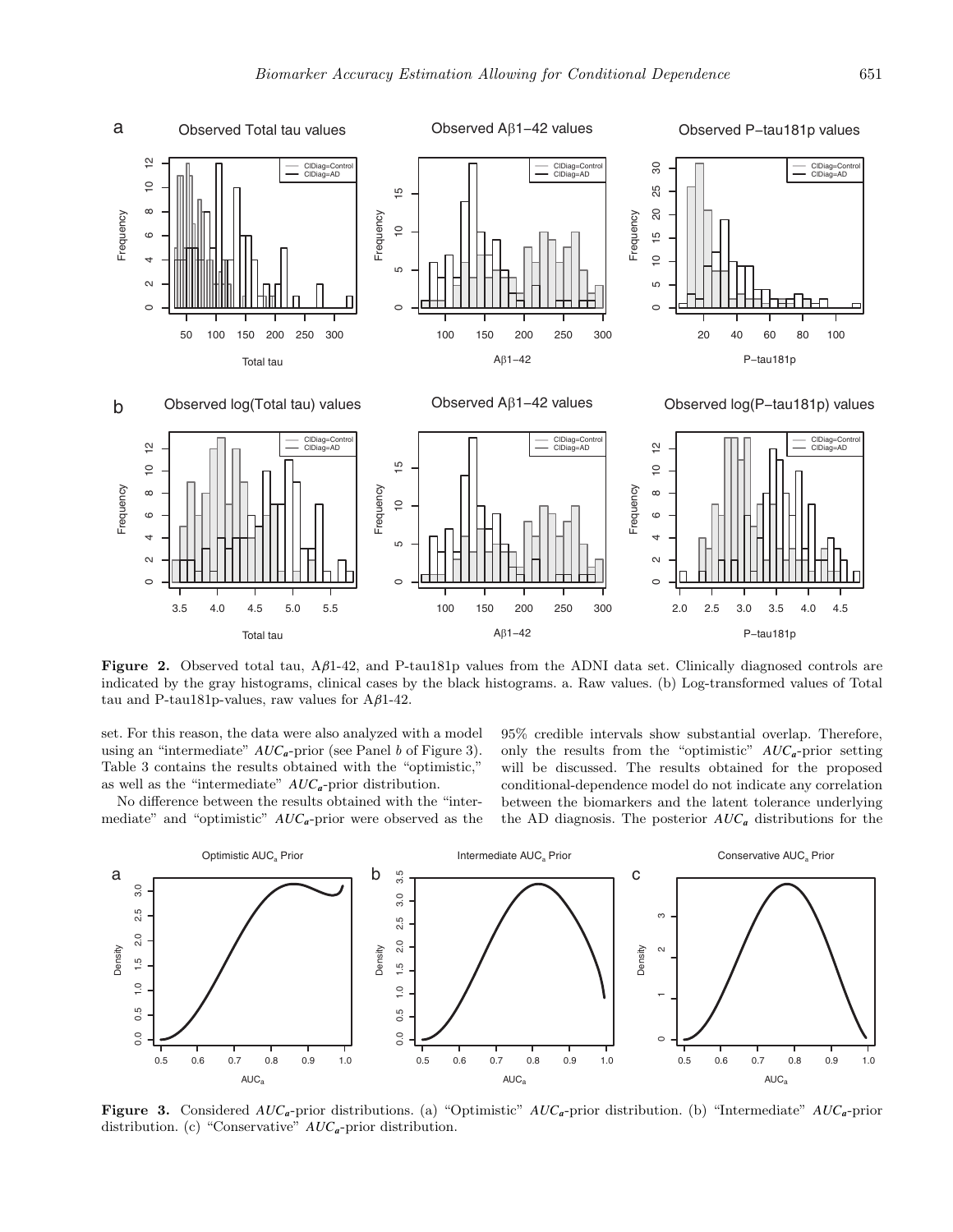Mean of posterior medians, (standard deviations) and [empirical 95%-confidence intervals] for the simulated data (400 data sets of size N=600). Results are shown for both the conditional-dependence and conditional-independence model considering the "optimistic" *AUCa*-prior distribution. Correlation coefficients: *ρ*<sup>1</sup>*,*<sup>0</sup>, Total-tau in the control group; *ρ*<sup>1</sup>*,*<sup>1</sup>, Total-tau in the AD group;  $\rho_{2,0}$ , Aβ1-42 in the control group;  $\rho_{2,1}$ , Aβ1-42 in the AD group;  $\rho_{3,0}$ , P-tau181p in the control group;  $\rho_{3,1}$ ,

P-tau181p in the AD group.

|                 |       |                                    | Model                              |
|-----------------|-------|------------------------------------|------------------------------------|
| Parameter       | True  | Conditional Dep.                   | Conditional Ind.                   |
| $AUC_a$         | 0.787 | 0.777(0.023)[0.728;0.819]          | 0.892(0.011)[0.869; 0.912]         |
| Se <sub>T</sub> | 0.85  | 0.834(0.031)[0.770;0.894]          | $0.982$ (0.013) [0.940; 0.993]     |
| Sp <sub>T</sub> | 0.85  | $0.837$ (0.027) [0.782;0.887]      | 0.995(0.001)[0.993; 0.996]         |
| $\theta$        | 0.5   | 0.505(0.023)[0.458;0.554]          | $0.510$ $(0.017)$ $[0.479; 0.542]$ |
| $\rho_{0,1}$    |       | $0.022$ $(0.090)$ $[-0.146;0.213]$ |                                    |
| $\rho_{0,2}$    | 0.7   | $0.702$ $(0.046)$ $[0.608;0.782]$  |                                    |
| $\rho_{0,3}$    | 0.3   | 0.318(0.079)[0.165;0.470]          |                                    |
| $\rho_{1,1}$    |       | $0.020$ $(0.088)$ $[-0.147;0.197]$ |                                    |
| $\rho_{1,2}$    | 0.7   | 0.705(0.052)[0.596;0.795]          |                                    |
| $\rho_{1,3}$    | 0.3   | $0.310$ $(0.078)$ $[0.158;0.457]$  |                                    |

conditional-dependence and conditional-independence models show only a slight difference. In particular, the posterior medians of *AUC<sup>a</sup>* are equal to 0.979 and 0.983, respectively, with the respective 95% credible intervals of [0.939;0.994] and [0.961;0.994].

To further investigate applicability of the model to the case of data structures similar to the ADNI data, an additional simulation setting was considered (Appendix G of Supplementary Materials). In particular, the underlying true parameter values were chosen so that a bi-modal distribution would be observed, as is the case for the ADNI data (Figure 2). Results from this additional simulation study show that also for bi-modal observed data, the conditional-dependence model provides correct estimates of the true parameter values.

**Table 2**

Posterior medians, (standard deviations) and [95%-credible intervals] for VUmc data. In the respective columns results are shown for the conditional-dependence and conditional-independence models for both the 'conservative' (Cons.) and 'optimistic' (Opt.) *AUCa*-prior distribution. Correlation coefficients: *ρ*<sup>1</sup>*,*<sup>0</sup>, Total-tau in the control group; *ρ*<sup>1</sup>*,*<sup>1</sup>, Total-tau in the AD group;  $\rho_{2,0}$ , A $\beta$ 1-42 in the control group;  $\rho_{2,1}$ , A $\beta$ 1-42 in the AD group;  $\rho_{3,0}$ , P-tau181p in the control group;  $\rho_{3,1}$ , P-tau181p in the AD group.

| Parameter    | Conditional Dep.<br>Cons. AUC) | Conditional Dep.<br>(Opt. AUC) | Conditional Ind.<br>(Cons. AUC) | Conditional Ind.<br>(Opt. AUC) |
|--------------|--------------------------------|--------------------------------|---------------------------------|--------------------------------|
| $AUC_a$      | 0.996(0.002)                   | 0.997(0.001)                   | 0.995(0.002)                    | 0.995(0.002)                   |
|              | [0.992; 0.998]                 | [0.993; 0.998]                 | [0.990; 0.997]                  | [0.991; 0.998]                 |
| $S_{eT}$     | 0.940(0.012)                   | 0.940(0.012)                   | 0.955(0.010)                    | 0.954(0.010)                   |
|              | [0.915; 0.960]                 | [0.915; 0.960]                 | [0.934; 0.973]                  | [0.934; 0.971]                 |
| $Sp_T$       | 0.818(0.027)                   | 0.823(0.026)                   | 0.850(0.024)                    | 0.850(0.024)                   |
|              | [0.762; 0.868]                 | [0.768; 0.870]                 | [0.799; 0.894]                  | [0.799; 0.894]                 |
| $\theta$     | 0.705(0.017)                   | 0.706(0.017)                   | 0.700(0.016)                    | 0.701(0.016)                   |
|              | [0.671; 0.738]                 | [0.672; 0.739]                 | [0.668; 0.732]                  | [0.668; 0.732]                 |
| $\rho_{1,0}$ | 0.366(0.091)                   | 0.358(0.093)                   |                                 |                                |
|              | [0.176; 0.520]                 | [0.156; 0.530]                 |                                 |                                |
| $\rho_{2,0}$ | 0.110(0.103)                   | 0.104(0.103)                   | $\theta$                        | $\overline{0}$                 |
|              | $[-0.100; 0.306]$              | $[-0.103; 0.301]$              |                                 |                                |
| $\rho_{3,0}$ | 0.034(0.095)                   | 0.030(0.100)                   | 0                               | $\Omega$                       |
|              | $[-0.154; 0.206]$              | $[-0.171; 0.235]$              |                                 |                                |
| $\rho_{1,1}$ | 0.293(0.091)                   | 0.280(0.097)                   | 0                               | $\Omega$                       |
|              | [0.102; 0.454]                 | [0.068; 0.451]                 |                                 |                                |
|              | 0.186(0.093)                   | 0.186(0.092)                   | 0                               | $\Omega$                       |
| $\rho_{2,1}$ | $[-0.009; 0.353]$              | $[-0.007; 0.356]$              |                                 |                                |
|              | 0.199(0.091)                   | 0.186(0.098)                   | $\theta$                        | 0                              |
| $\rho_{3,1}$ | [0.014; 0.366]                 | $-0.018; 0.366]$               |                                 |                                |
|              |                                |                                |                                 |                                |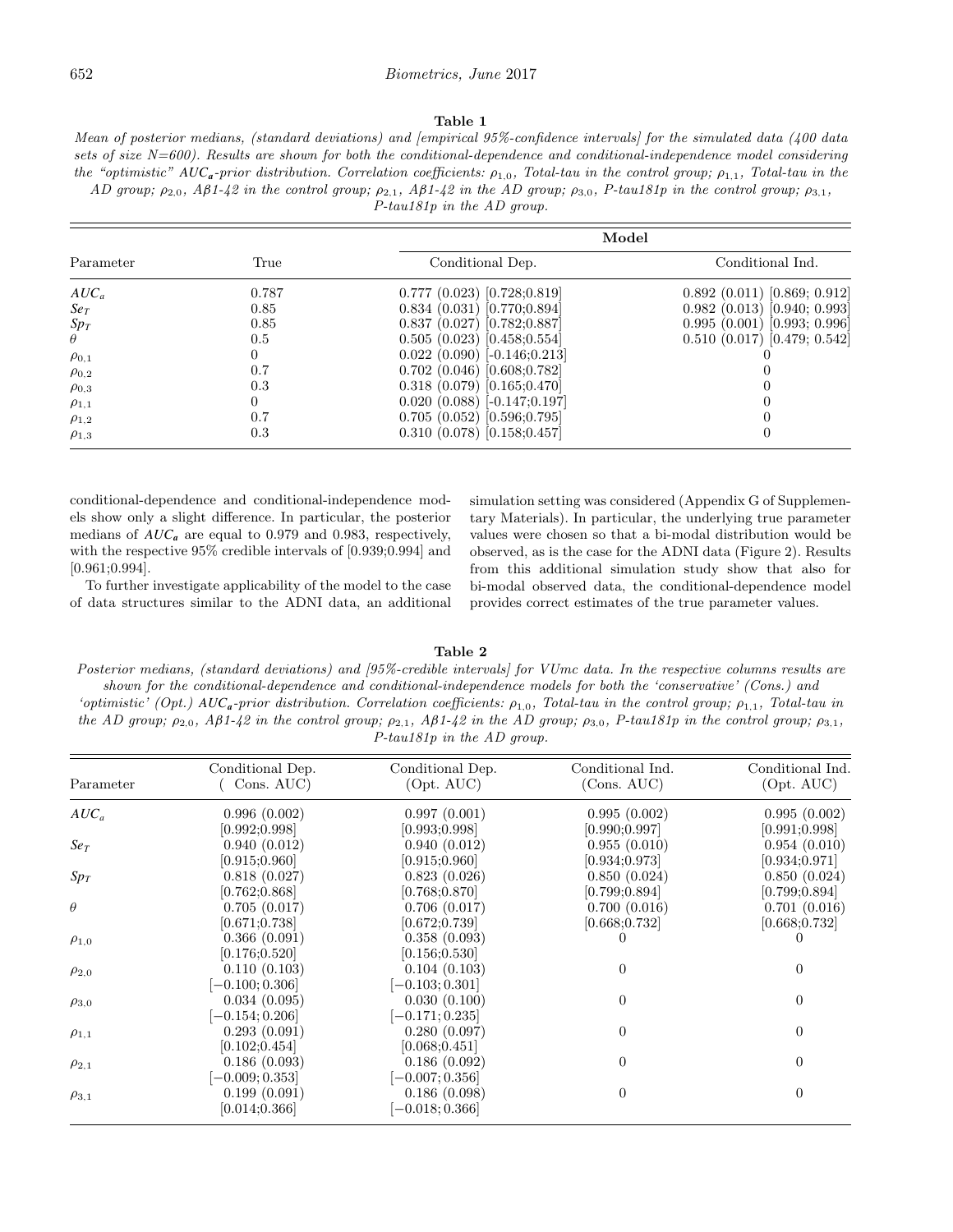#### **Table 3**

Posterior medians, (standard deviations) and [95%-credible intervals] for ADNI data. Results are shown for both the conditional-dependence and conditional-independence models using the 'intermediate' (Int.) and 'optimistic' (Opt.) *AUCa*-prior distribution. Correlation coefficients: *ρ*<sup>1</sup>*,*<sup>0</sup>, Total-tau in the control group; *ρ*<sup>1</sup>*,*<sup>1</sup>, Total-tau in the AD group; *ρ*<sup>2</sup>*,*<sup>0</sup>, A*β*1-42 in the control group; *ρ*<sup>2</sup>*,*<sup>1</sup>, A*β*1-42 in the AD group; *ρ*<sup>3</sup>*,*<sup>0</sup>, P-tau181p in the control group; *ρ*<sup>3</sup>*,*<sup>1</sup>, P-tau181p in the AD group.

| Parameter       | Conditional Dep.<br>(Int. AUC) | Conditional Dep.<br>(Opt. AUC) | Conditional Ind.<br>(Int. AUC) | Conditional Ind.<br>(Opt. AUC) |
|-----------------|--------------------------------|--------------------------------|--------------------------------|--------------------------------|
| $AUC_a$         | 0.976(0.022)                   | 0.979(0.014)                   | 0.982(0.009)                   | 0.983(0.009)                   |
|                 | [0.912; 0.994]                 | [0.939; 0.994]                 | [0.958; 0.993]                 | [0.961; 0.994]                 |
| Se <sub>T</sub> | 0.805(0.061)                   | 0.808(0.056)                   | 0.818(0.044)                   | 0.818(0.044)                   |
|                 | [0.669; 0.906]                 | [0.688; 0.905]                 | [0.726; 0.898]                 | [0.724; 0.896]                 |
| $Sp_T$          | 0.829(0.077)                   | 0.835(0.061)                   | 0.880(0.037)                   | 0.879(0.037)                   |
|                 | [0.627; 0.940]                 | [0.691; 0.930]                 | [0.798; 0.942]                 | [0.798; 0.941]                 |
| $\theta$        | 0.463(0.091)                   | 0.466(0.071)                   | 0.499(0.043)                   | 0.498(0.043)                   |
|                 | [0.230; 0.614]                 | [0.317; 0.597]                 | [0.413; 0.582]                 | [0.414; 0.582]                 |
| $\rho_{1,0}$    | 0.142(0.225)                   | 0.121(0.185)                   |                                |                                |
|                 | $[-0.297; 0.549]$              | $[-0.264; 0.459]$              |                                |                                |
| $\rho_{2,0}$    | 0.295(0.250)                   | 0.277(0.223)                   | 0                              | $\Omega$                       |
|                 | $[-0.323; 0.637]$              | $[-0.288; 0.584]$              |                                |                                |
| $\rho_{3,0}$    | 0.186(0.222)                   | 0.161(0.183)                   | 0                              | $\Omega$                       |
|                 | $[-0.257; 0.560]$              | $[-0.226; 0.494]$              |                                |                                |
| $\rho_{1,1}$    | 0.322(0.182)                   | 0.314(0.177)                   | 0                              | $\Omega$                       |
|                 | $[-0.073; 0.621]$              | $[-0.073; 0.610]$              |                                |                                |
| $\rho_{2,1}$    | 0.053(0.195)                   | 0.048(0.182)                   | 0                              | $\Omega$                       |
|                 | $[-0.352; 0.414]$              | $[-0.318; 0.394]$              |                                |                                |
| $\rho_{3,1}$    | $-0.079(0.273)$                | $-0.083(0.252)$                | $\Omega$                       | 0                              |
|                 | $[-0.580; 0.468]$              | $[-0.543; 0.412]$              |                                |                                |

### **4. Discussion**

We have proposed a Bayesian latent-class model for construction of a diagnostic biomarker-index in the presence of a dichotomous imperfect reference-test. Importantly, the model does not require the conditional-independence assumption because it explicitly allows for a correlation between the results of the reference test and biomarkers.

The simulation study results showed adequate model performance leading to unbiased estimates of the model parameters. Moreover, the results showed that falsely assuming conditional independence may lead to substantial bias in the estimates of biomarker-index accuracy. The observed overestimation of  $AUC_a$  may be related to the substantial overestimation of  $Sp<sub>T</sub>$  and  $Se<sub>T</sub>$ . As suggested by one of the reviewers, this can be explained by the model trying to capture the excess correlation of the conditional dependence by increasing the imperfect reference-test sensitivity estimate. Since the marginal positive rate for the reference test is fixed together with a stable disease prevalence estimate, specificity is overestimated as well. A similar observation was made for a dichotomous test by [Pepe and Janes \(2007\). A](#page-9-0) supplementary simulation study showed that the proposed model is able to accommodate bi-modal data, similar to those observed in the ADNI data set.

For the VUmc data set, the chosen prior distributions for  $Sp<sub>T</sub>$ ,  $Se<sub>T</sub>$ ,  $\theta$ , and  $AUC<sub>a</sub>$  addressed the model non-identifiability issues. The form of the prior distribution for *AUCa* did not affect the results. Interestingly, the model suggested dependence between clinical diagnosis and Total-tau. Despite this, there was not much difference in the posterior-median AUC

obtained under conditional independence or dependence. A possible explanation could be that the bias in *AUCa* is too small to be picked up by the model ([Baker et al., 2014](#page-8-0)). Another explanation could be that the importance of Totaltau in the linear combination comprising the diagnostic index is only limited [\(McKhann et al., 2011\)](#page-9-0). In fact, the posterior median for coefficient *aTotal*−*tau* was equal to 9.43 and was smaller as compared to the medians for the two other biomarkers  $(\hat{a}_{A\beta1-42} = 15.04; \hat{a}_{P-tau181p} = 21.92)$ . It is also possible that the lack of difference for the conditional-dependence analyses is due to a misspecification of the correlation structure in the former. In fact, [Albert and Dodd \(2004\) s](#page-8-0)howed that estimates of the diagnostic-performance measures may be biased if the conditional-dependence structure is misspecified and it may be difficult to distinguish between different dependence structures based on the observed data. However, these conclusions were formulated for the case of multiple dichotomous tests and a frequentist analysis. Bayesian approaches based on good prior information may be less sensitive to this issue, as also indicated by [Albert and Dodd \(2004\).](#page-8-0)

For the ADNI data, convergence issues due to nonidentifiability were noted for the "conservative" *AUCa*-prior distribution. They were resolved when the "intermediate" or "optimistic" *AUCa*-priors were used. This indicates that the use of the model may require a substantial sample size or, otherwise, a substantial amount of prior information to provide reliable results.

Although this was not anticipated, the underlying settings of the simulations seem to mimic the results from the real-data applications. Nevertheless, the results of the simulation study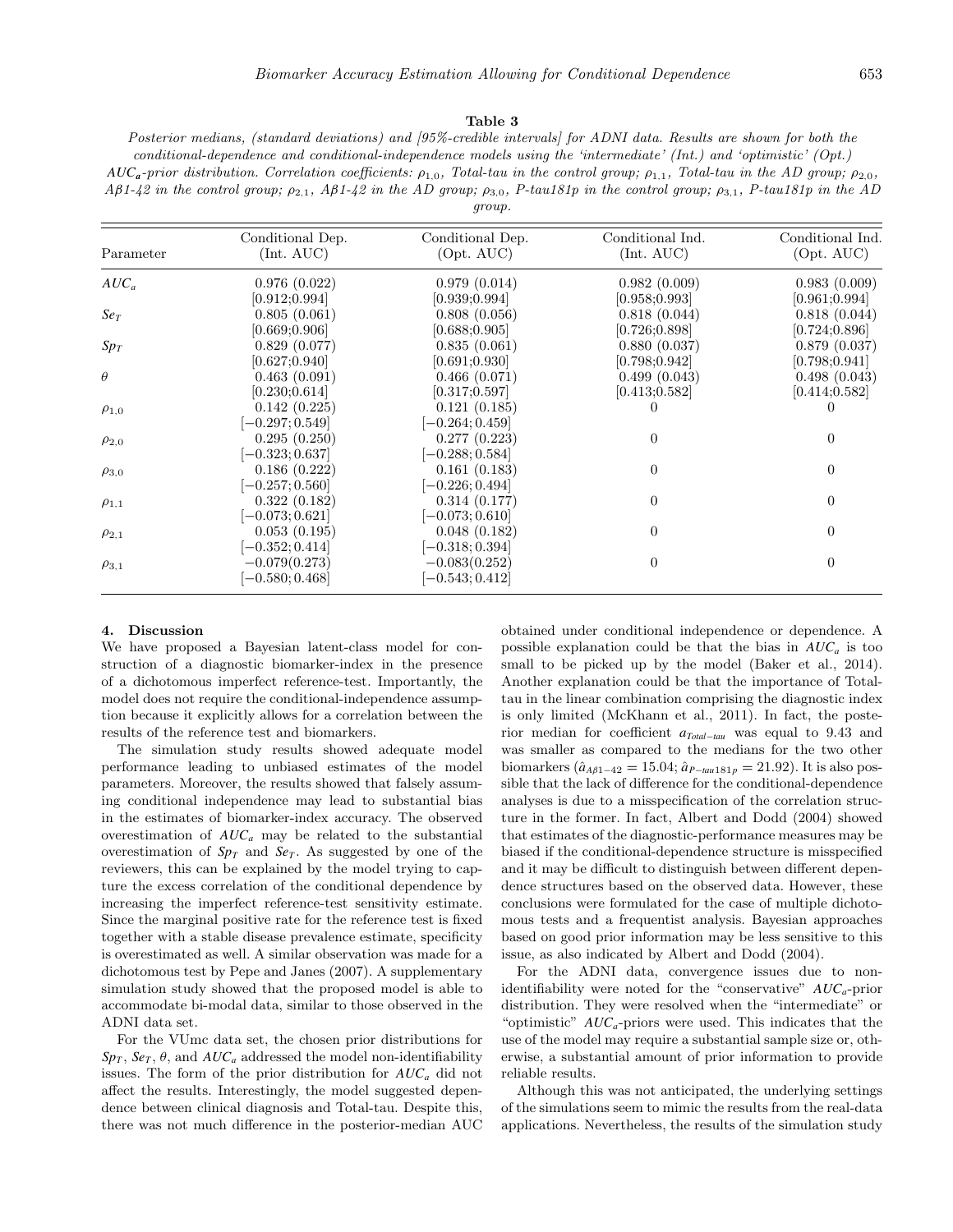<span id="page-8-0"></span>and real-data applications are different. The most important difference is the overall accuracy of the combination which is much better for the real-data applications. Moreover, the substantial conditional dependence included in the simulation study is affecting the estimates of *AUCa*, while this is not the case in the real-data applications.

The proposed model explicitly assumes that biomarkers are normally distributed in order to get a biomarker combination which maximizes the AUC of the combination. The real-data application shows that applying suitable transformation (e.g., a logarithmic one) can help in obtaining data that are compliant with the assumption. Another solution would be to include a Box–Cox transformation directly into the likelihood, as proposed by, e.g., [O'Malley and Zou \(2006\).](#page-9-0) Extending the model along these lines remains a topic for further research.

To check whether valid inference could be obtained even with a minimum of prior information, in the presented analyses we used as uninformative prior distributions as possible. Of course, as demonstrated in the real-data application, if scientifically accepted prior information is available, it can be used. While we have restricted ourselves to include information on  $Sp_T$ ,  $Se_T$ , and  $\theta$ , informative priors for other parameters could be added as well if the application at hand allows it. For example, in case of the particular application in AD, [Welge et al. \(2009\) p](#page-9-0)resent AUC estimates of the linear combination of the three considered biomarkers.

Another extension of the model could be to allow inclusion of continuous imperfect reference-test information. If such information is available, one could think of summarizing its accuracy information in terms of AUC and including this information as a prior, using similar parameterization as expressed in the Methods section.

## **5. Supplementary Materials**

Web Appendices, Tables, and Figures referenced in Sections 2, 3, and 4 are available with this article at the Biometrics website on Wiley Online Library. OpenBUGS model-code for the implementation of the proposed models is also available with this article at the Biometrics website on Wiley Online Library.

#### Acknowledgements

This Research has been conducted with the financial support of the Walloon Government under the European ERA-NET EUROTRANS-BIO framework (Project B4AD, Agreement no. 1017106) It was conducted in collaboration with International Drug Development Institute (Louvain-la-Neuve, Belgium), PamGene International (Den Bosch, The Netherlands) and the VU University Medical Center and the Alzheimer Center (Amsterdam, The Netherlands).

Research of the VUmc Alzheimer Center and the Department of Pathology is part of the Neurodegeneration research program of the Neuroscience Campus Amsterdam. The VUmc Alzheimer Center is supported by Alzheimer Nederland and Stichting VUmc fonds. The VUmc clinical database structure was developed with funding from Stichting Dioraphte.

The computational resources and services used in the current work were provided by the Hercules Foundation and the Flemish Government—department EWI.

Data used in preparation of this article were obtained from the Alzheimer's Disease Neuroimaging Initiative (ADNI) database (adni.loni.usc.edu). As such, the investigators within the ADNI contributed to the design and implementation of ADNI and/or provided data but did not participate in analysis or writing of this report. A complete listing of ADNI investigators can be found at: [http://adni.loni.usc.edu/](http://adni.loni.usc.edu/wp-content/uploads/how_to_apply/ADNI_Acknowledgement_List.pdf) wp-content/uploads/how to apply/ADNI Acknowledgement List.pdf. Data collection and sharing for this project was funded by the Alzheimer's Disease Neuroimaging Initiative (ADNI) (National Institutes of Health Grant U01 AG024904) and DOD ADNI (Department of Defense award number W81XWH-12-2-0012). ADNI is funded by the National Institute on Aging, the National Institute of Biomedical Imaging and Bioengineering, and through generous contributions from the following: Alzheimer's Association; Alzheimer's Drug Discovery Foundation; BioClinica, Inc.; Biogen Idec Inc.; Bristol-Myers Squibb Company; Eisai Inc.; Elan Pharmaceuticals, Inc.; Eli Lilly and Company; F. Hoffmann-La Roche Ltd and its affiliated company Genentech, Inc.; GE Healthcare; Innogenetics, N.V.; IXICO Ltd.; Janssen Alzheimer Immunotherapy Research & Development, LLC.; Johnson & Johnson Pharmaceutical Research & Development LLC.; Medpace, Inc.; Merck & Co., Inc.; Meso Scale Diagnostics, LLC.; NeuroRx Research; Novartis Pharmaceuticals Corporation; Pfizer Inc.; Piramal Imaging; Servier; Synarc Inc.; and Takeda Pharmaceutical Company. The Canadian Institutes of Health Research is providing funds to support ADNI clinical sites in Canada. Private sector contributions are facilitated by the Foundation for the National Institutes of Health (www.fnih.org). The grantee organization is the Northern California Institute for Research and Education, and the study is Rev December 5, 2013 coordinated by the Alzheimer's Disease Cooperative Study at the University of California, San Diego. ADNI data are disseminated by the Laboratory for Neuro Imaging at the University of Southern California.

#### **REFERENCES**

- Albert, P. S. and Dodd, L. E. (2004). A cautionary note on the robustness of latent class models for estimating diagnostic error without a gold standard. Biometrics **60**, 427**–**435.
- Baker, S. G., Schuit, E., Steyerberg, E. W., Pencina, M. J., Vickers, A., Moons, K. G. M., et al. (2014). How to interpret a small increase in AUC with an additional risk prediction marker: Decision analysis comes through. Statistics in Medicine **22**, 3946**–**3959.
- Beach, T. G., Monsell, S. E., Philips, L. E., and Kukull, W. (2012). Accuracy of the clinical diagnosis of Alzheimer diseases at the national institute on aging Alzheimer disease centers, 2005–2010. Journal of Neuropathology & Experimental Neurology **71**, 566**–**573.
- Biomarkers Definitions Working Group (2001). Biomarkers and surrogate endpoints: Preferred definitions and conceptual framework. Clinical Pharmacology & Therapeutics **69**, 89**–** 95.
- Dendukuri, N. and Joseph, L. (2001). Bayesian approaches to modeling the conditional dependence between multiple diagnostic tests. Biometrics **57**, 158**–**167.
- Garret, E. S. and Zeger, S. L. (2000). Latent class model diagnosis. Biometrics **56**, 1055**–**1067.